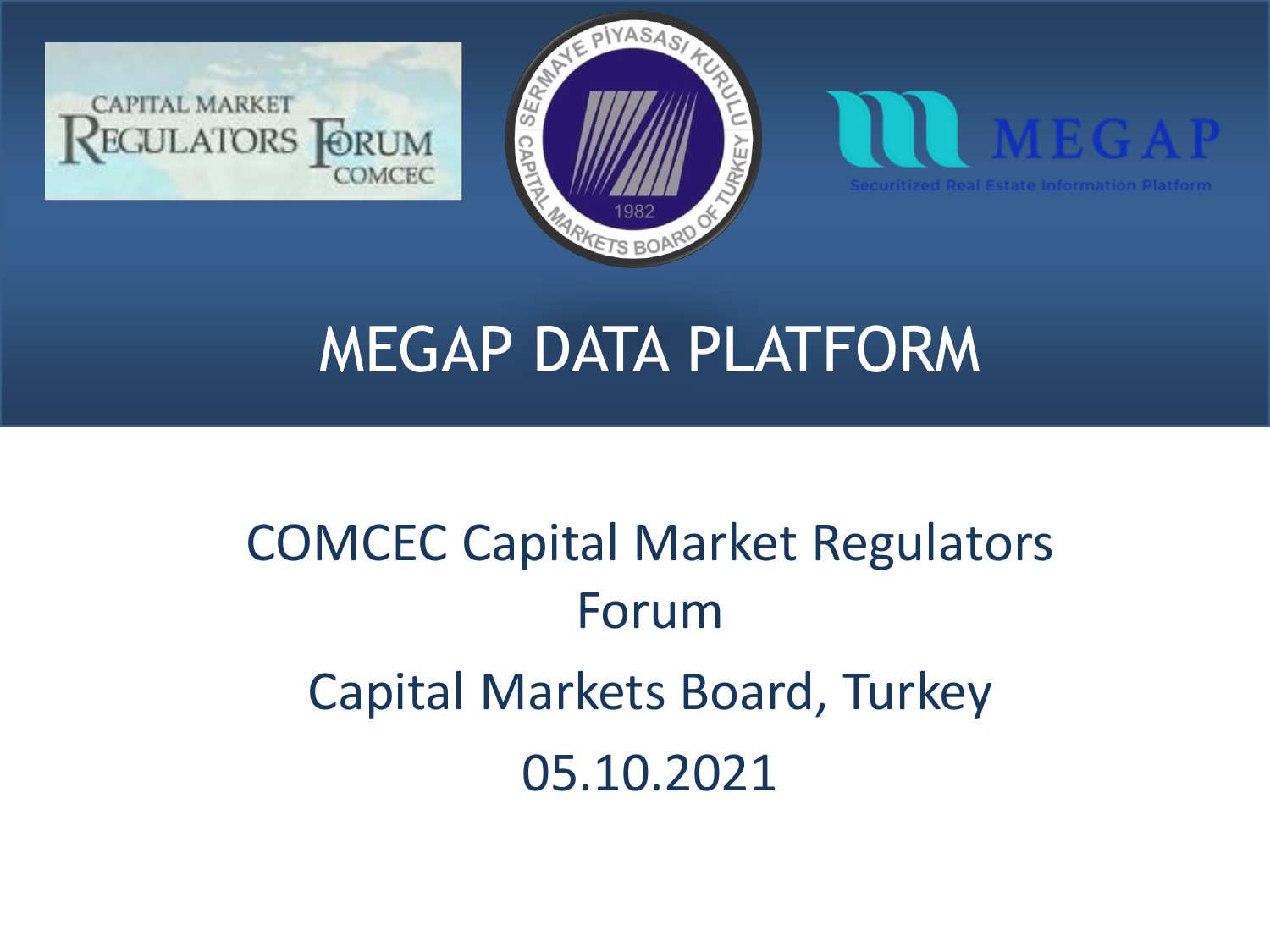





- **COMCEC Capital Market Regulators Forum**
	- Established in 2011 for OIC capital market regulatory authorities
	- Founded and chaired by the Capital Market Board, **Turkey**
	- 4 Task Forces chaired by Malaysia, Iran, Kuwait and Turkey securities market regulators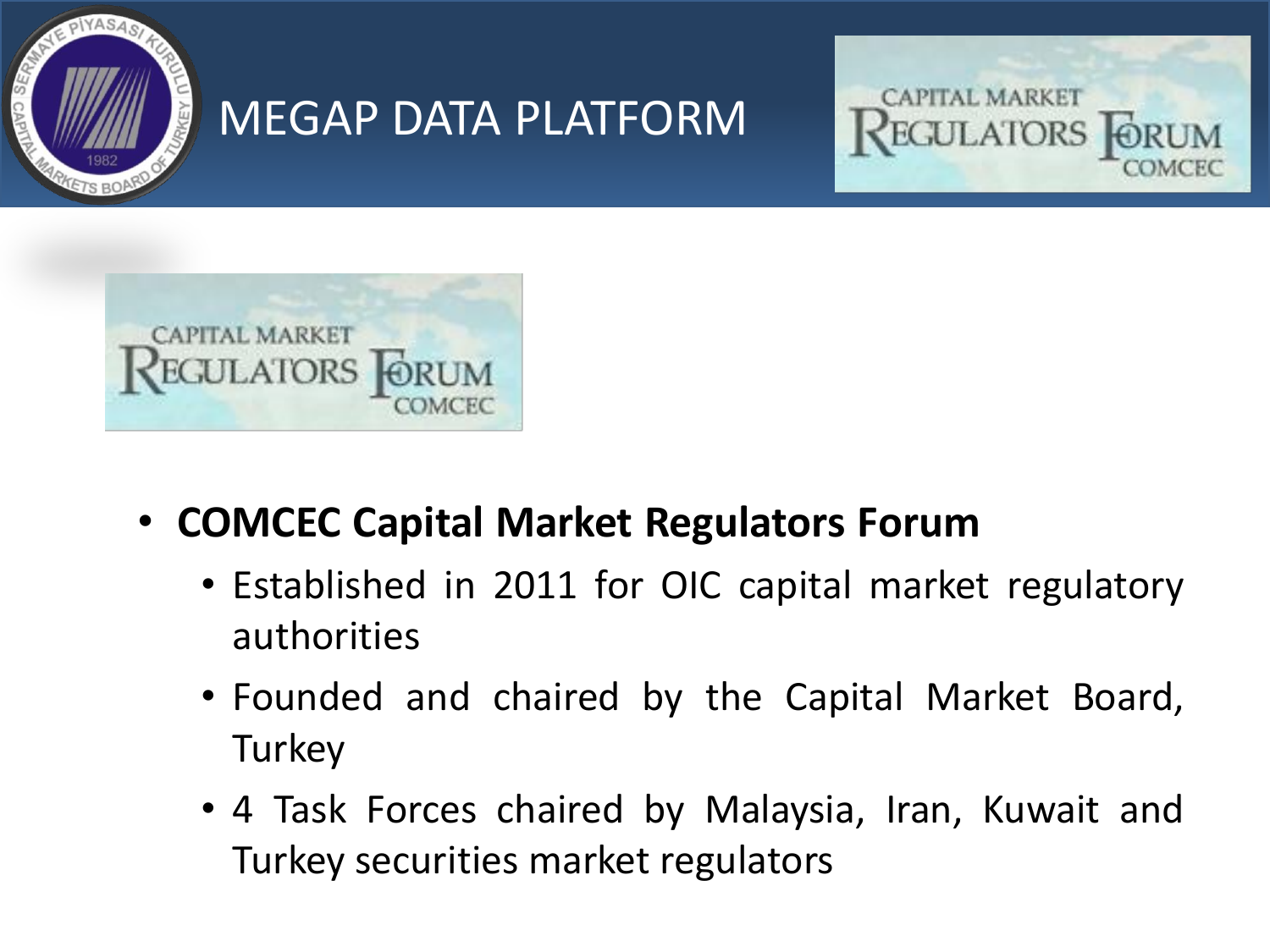





#### • **MEGAP - Securitised Real Estate Data Platform**

- initially designed as **«COMCEC Centralised Real Estate Securities Trading Link (CRESCENT link)»;** a COMCEC CMR Forum initiative evolved to a real estate securities data platform.
- As a Data Platform developed in cooperation with the Borsa Istanbul Group.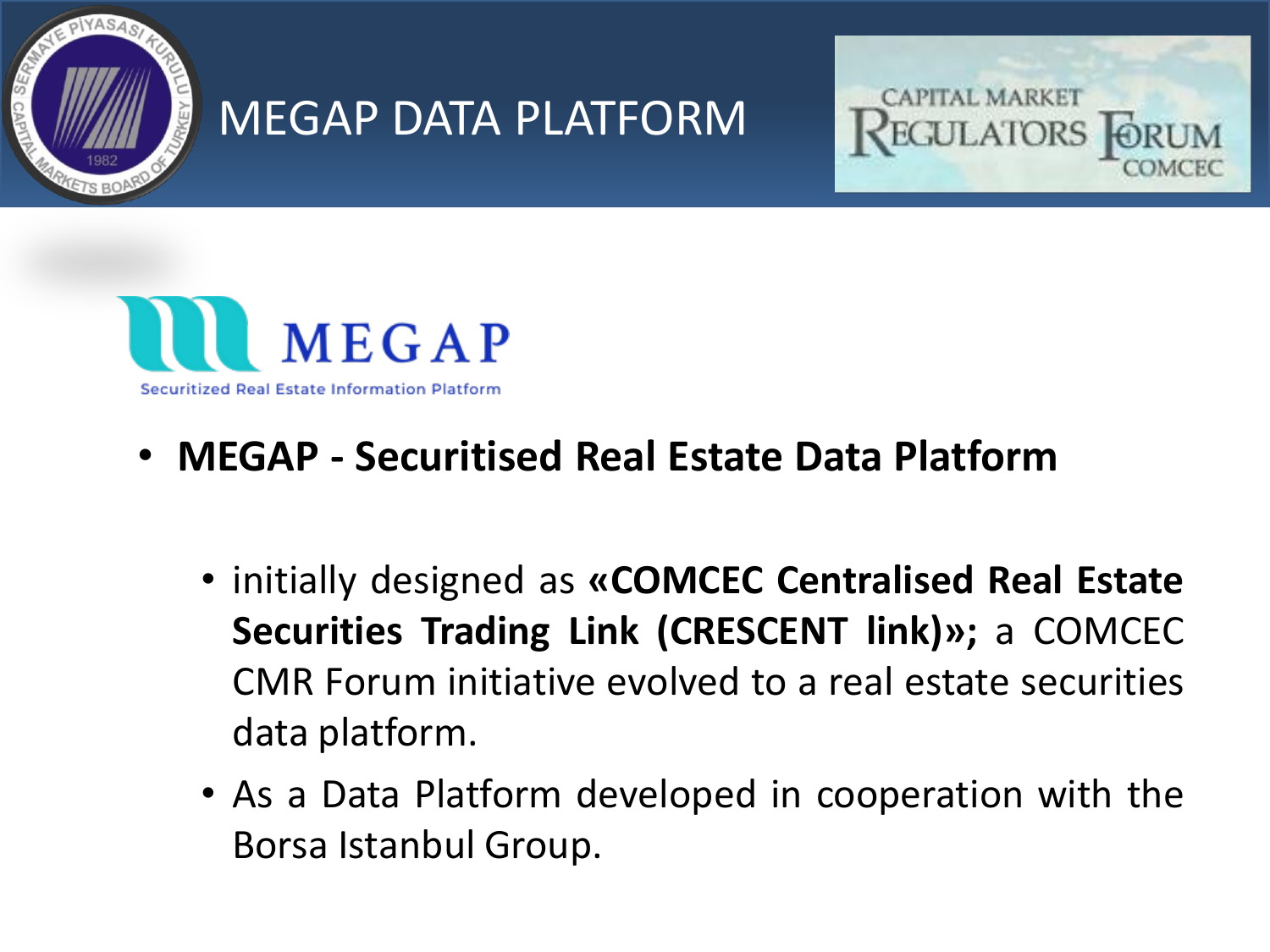





#### • **MEGAP - Securitised Real Estate Data Platform aims**

- diversify real estate investment options for investors,
- ease access to data for Borsa Istanbul listed real estate investment company shares, real estate investment funds and Sukuk,
- enhance financial literacy, transparency and investor appetite for collective investment schemes and Islamic capital market instruments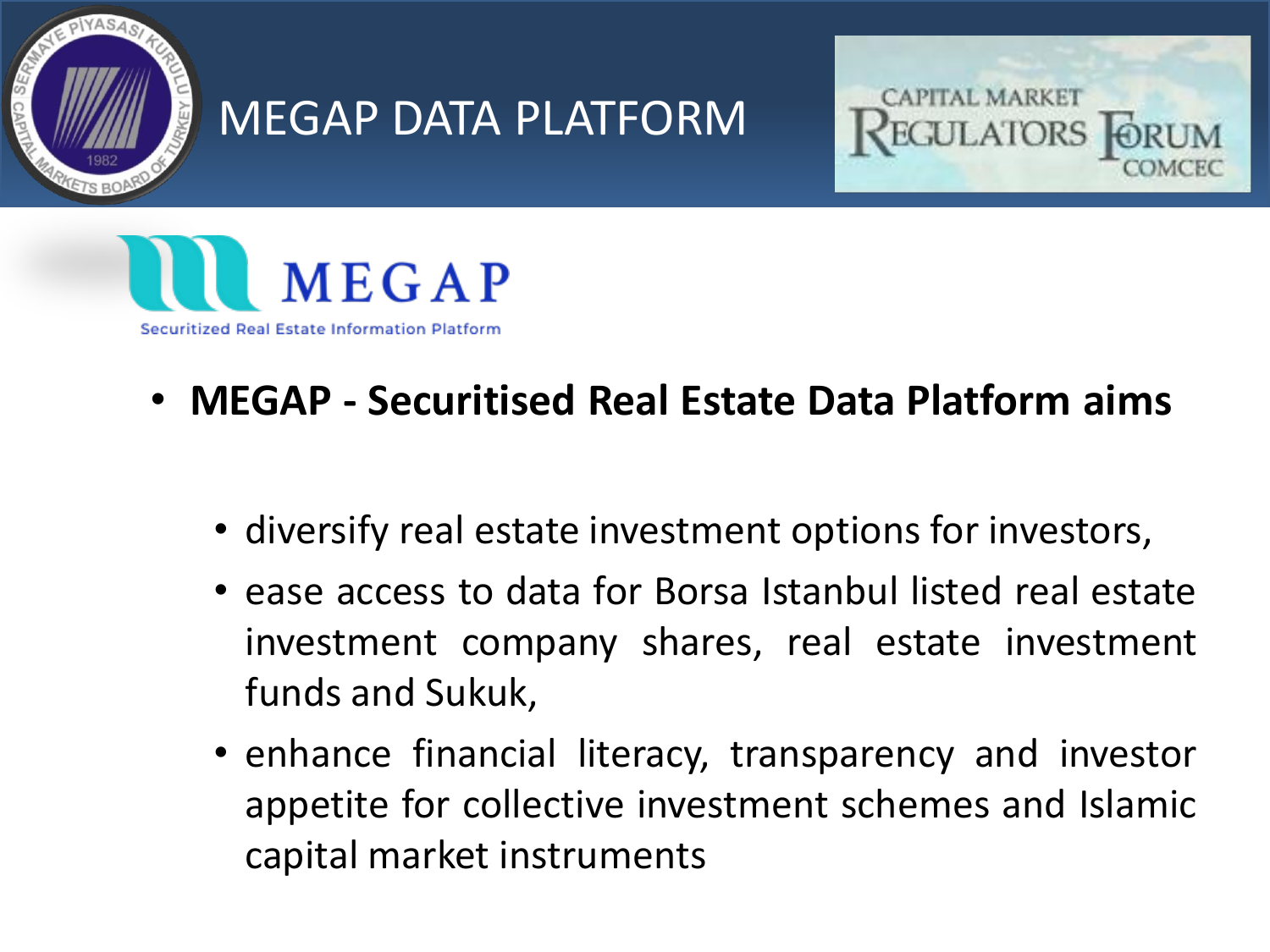



#### **Potential of Alternative Asset Class Instruments for Funding Sustainable Development Goals**

- Favourable demographics (young population, city population growth, rapid urbanization, labour force expansion), wealth improvement in the COMCEC member countries.
- Sustainable development challenges, vast infrastructure, real estate investment need for lowcarbon economy transition
- Finance sector role, especially long-term, capital market intermediation is vital for funding real estate investments.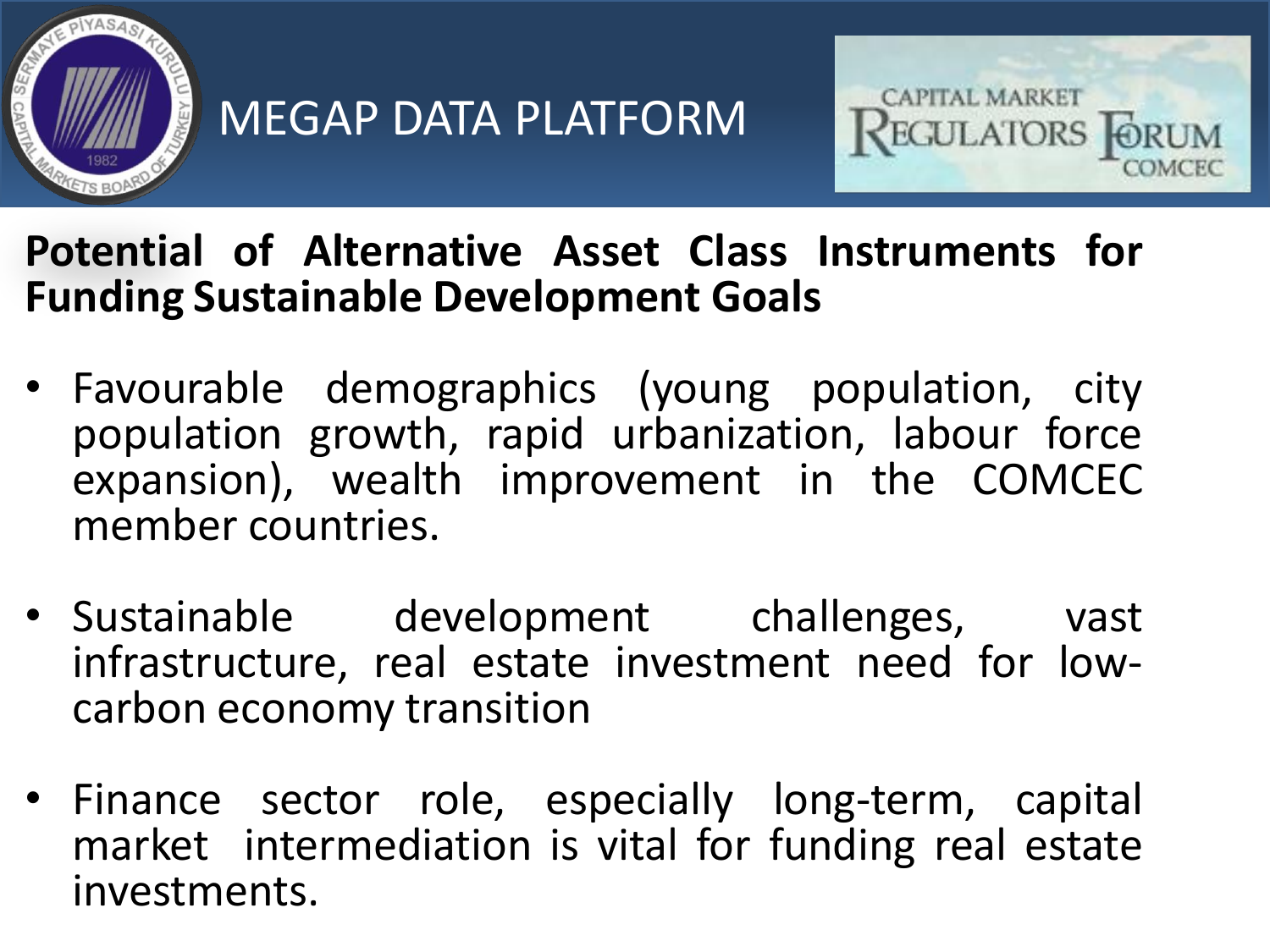



#### **MEGAP Data Platform/OIC Project Opportunities**

- Platform technology trends Financial market participants need to collaborate and build closer relationships with partners to develop new business models
- Visibility venue for leading OIC/COMCEC financial markets instruments
- Financial cooperation for financial innovation and capacity building
- Familiarizing investors with cross-border and green financial instruments